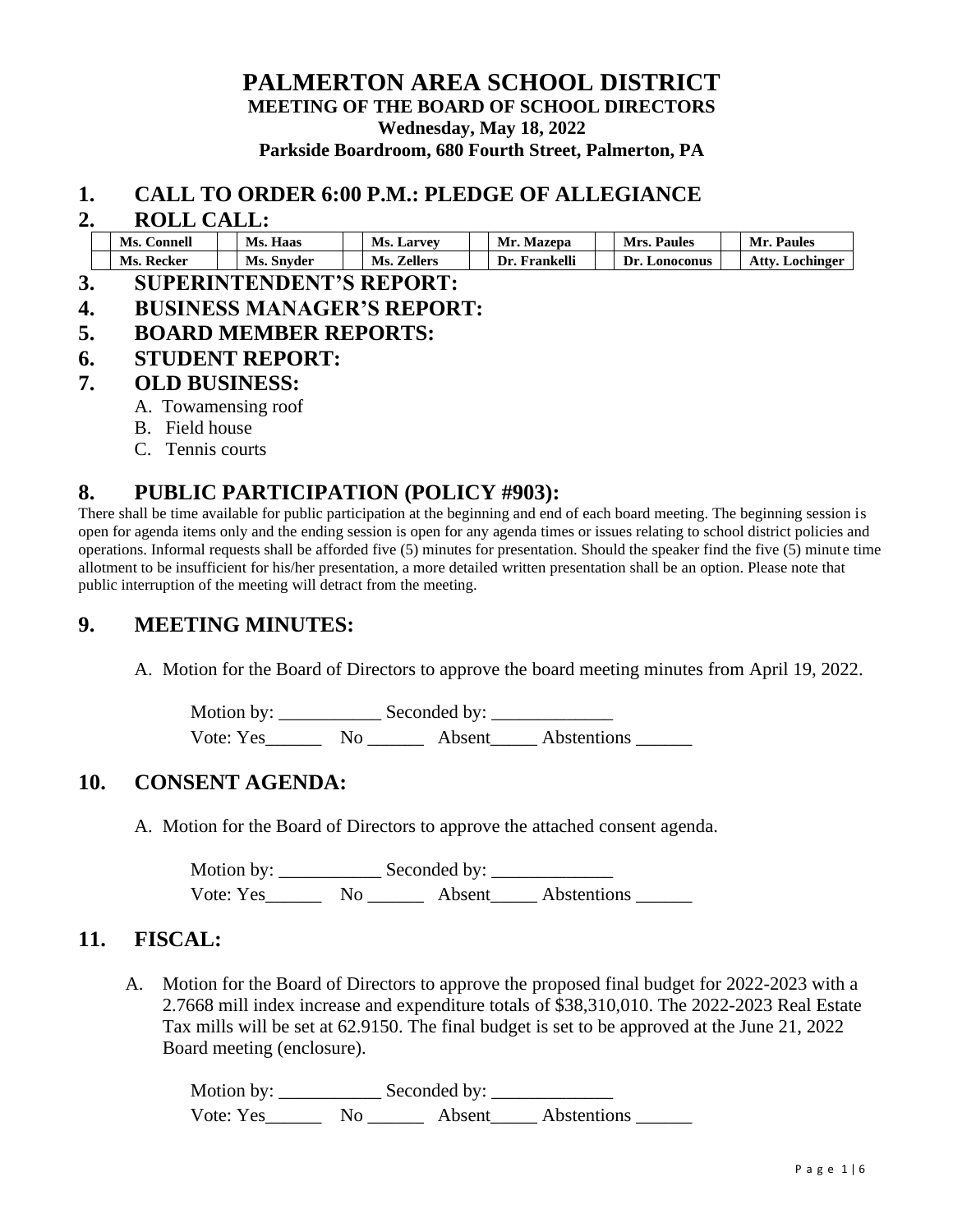# **12. OTHER:**

A. Motion for the Board of Directors to approve Sherry Haas as Treasurer of the Palmerton Area School Board effective July 1, 2022 through June 30, 2023 at the rate of \$400.00/year.

Motion by: \_\_\_\_\_\_\_\_\_\_\_ Seconded by: \_\_\_\_\_\_\_\_\_\_\_\_\_ Vote: Yes\_\_\_\_\_\_\_\_ No \_\_\_\_\_\_\_\_ Absent\_\_\_\_\_\_ Abstentions \_\_\_\_\_\_\_

# **13. PUBLIC PARTICIPATION:**

# **14. FOR THE GOOD OF THE ORDER:**

## **15. ADJOURNMENT:**

Motion by: \_\_\_\_\_\_\_\_\_\_\_ Seconded by: \_\_\_\_\_\_\_\_\_\_\_\_\_ Vote: Yes\_\_\_\_\_\_\_\_ No \_\_\_\_\_\_\_ Absent\_\_\_\_\_ Abstentions \_\_\_\_\_\_\_\_\_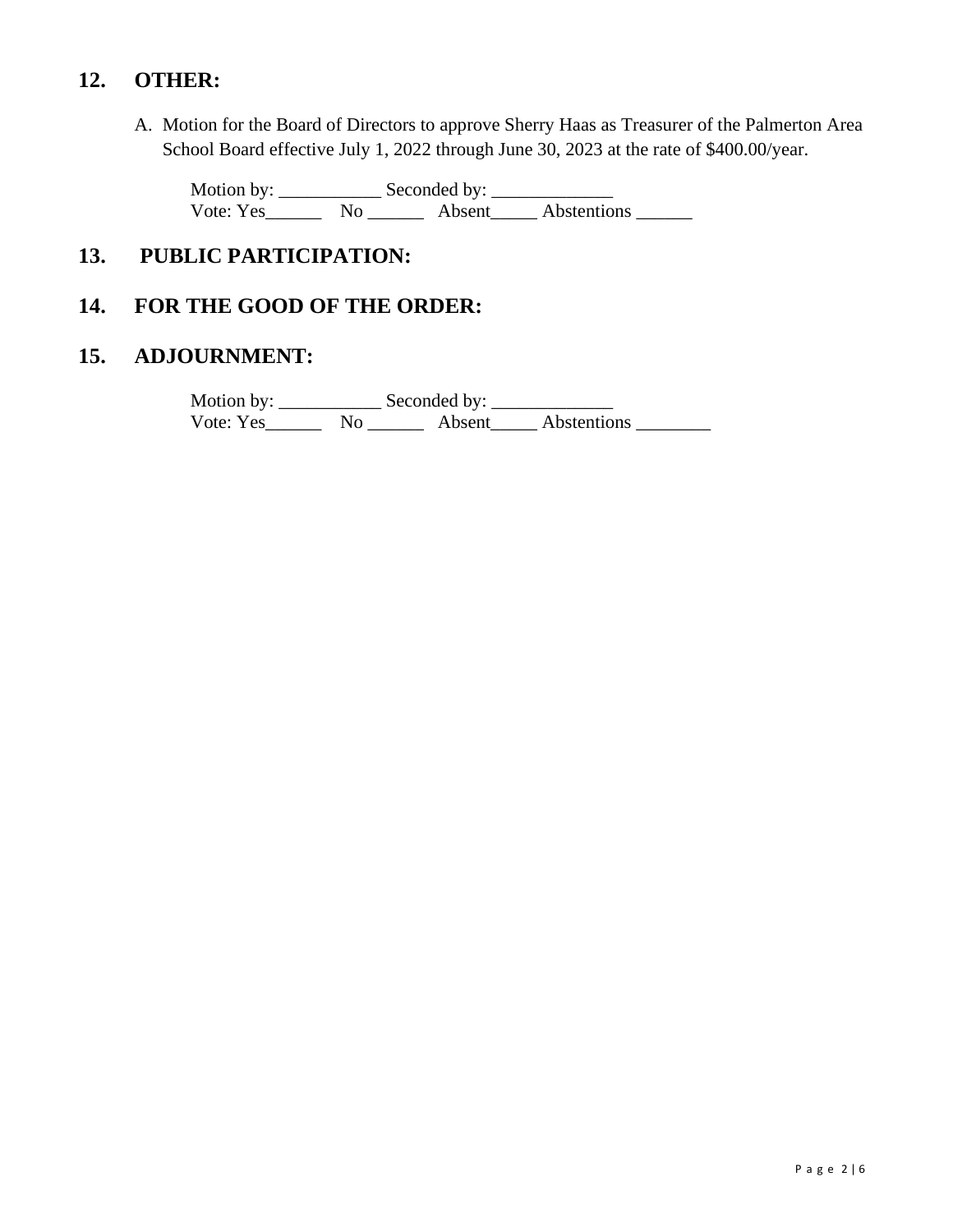# **PALMERTON AREA SCHOOL DISTRICT CONSENT AGENDA Wednesday, May 18, 2022**

# **1. FISCAL:**

- A. Approve the Accounts Payable Reports (enclosures)
- B. Approve the Treasurer's Reports (enclosures)
- C. Approve the Budget Transfers (enclosures)
- D. Approve the establishment of Fund dimension 21 Student Sponsored Activity Fund, as per the PA Department of Education accounting standards and GASB #54 and #84 beginning with the 2022-2023 fiscal year along with establishing a separate checking account for Fund 21

### **2. PERSONNEL:**

- A. Approve Stacia Gouger as Substitute Teacher at a daily rate of \$110.00 effective May 19, 2022
- B. Approve Katherine Cressman as Substitute Instructional Assistant and Substitute Secretary at the rate of \$10.00 per hour effective May 19, 2022
- C. Approve Ryan King as Substitute Instructional Assistant at the rate of \$10.00 per hour effective May 19, 2022
- D. Approve Ryan King as One-to-One Instructional Assistant for the Extended School Year (ESY) program from July 5, 2022 through July 28, 2022 at the contractual hourly rate per the PAESPA Agreement
- E. Approve the following cheerleading advisors for the 2022-2023 school year:

| Amy Mertz           | <b>Cheerleading Advisor</b> | \$2,557 |
|---------------------|-----------------------------|---------|
| Christine DeLong    | <b>Cheerleading Advisor</b> | \$2,557 |
| <b>Magin Gursky</b> | MS Cheerleading Advisor     | \$1,279 |

F. Approve the following winter coaches for the 2022-2023 school year:

| <b>BASKETBALL-BOYS:</b>  |                                  |         |
|--------------------------|----------------------------------|---------|
| Kenneth Termini          | <b>Head Coach</b>                | \$6,352 |
| Jeremy Coleman           | <b>Assistant Coach</b>           | \$4,158 |
| <b>Brian Stevko</b>      | <b>Assistant Coach</b>           | \$4,158 |
| <b>Brett Snyder</b>      | Co-Assistant Coach (3/4)         | \$3,119 |
| Arthur George III        | <b>Volunteer Assistant Coach</b> |         |
| <b>Dylan Knouse</b>      | <b>Volunteer Assistant Coach</b> |         |
|                          |                                  |         |
| <b>BASKETBALL-GIRLS:</b> |                                  |         |
| Daniel Beck              | Head Coach                       | \$6,352 |
| James Hay                | <b>Assistant Coach</b>           | \$4,158 |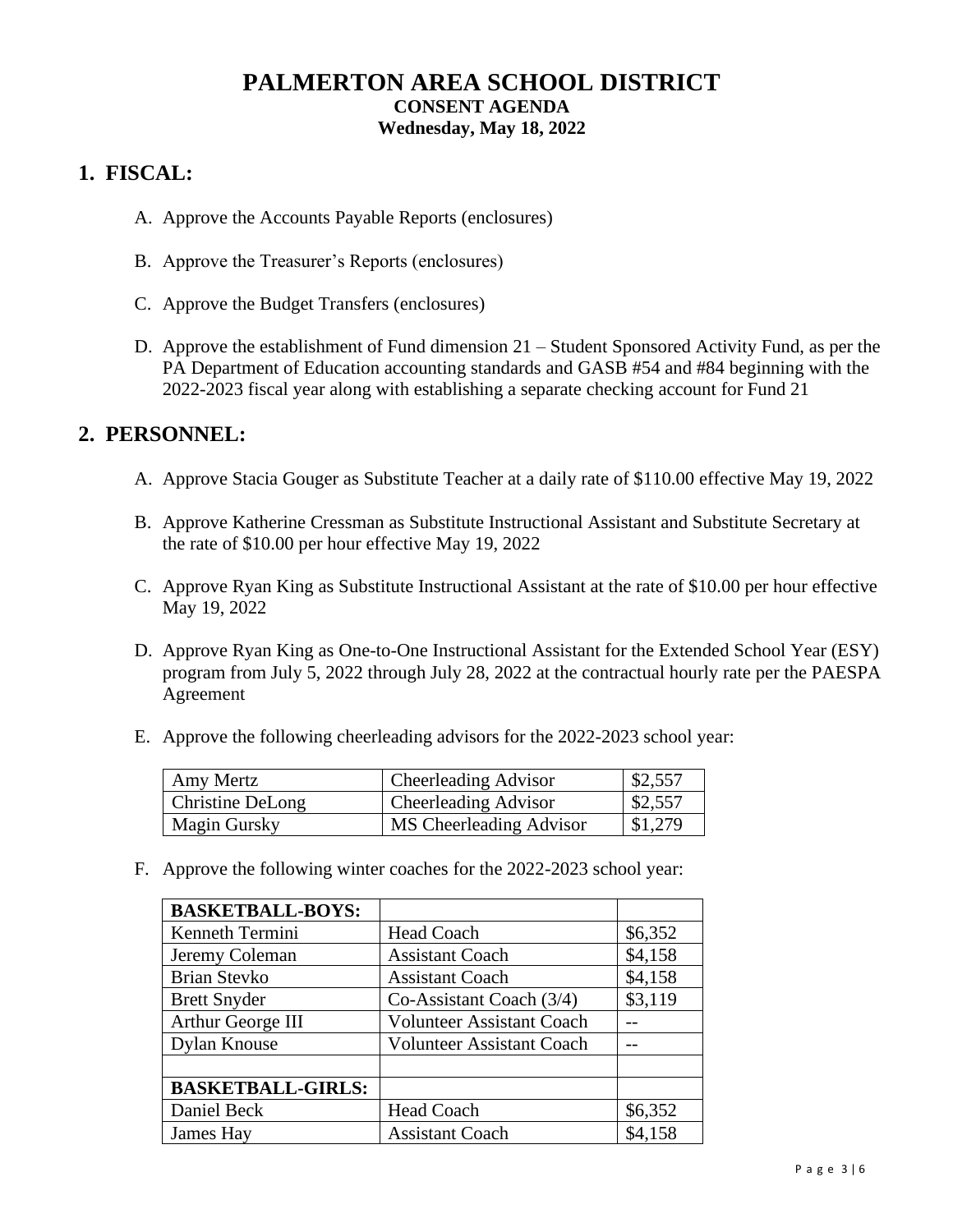| Paul McCrone         | <b>Assistant Coach</b>           | \$4,158 |
|----------------------|----------------------------------|---------|
| Michael C. Horvath   | Co-Assistant Coach $(1/2)$       | \$2,079 |
| Michael J. Horvath   | Co-Assistant Coach $(1/2)$       | \$2,079 |
|                      |                                  |         |
| <b>WRESTLING:</b>    |                                  |         |
| Justin Petersen      | <b>Head Coach</b>                | \$6,352 |
| Zachary Christman    | <b>Assistant Coach</b>           | \$4,158 |
| Joshua Rake          | <b>Assistant Coach</b>           | \$4,158 |
| Alfredo Ortiz, Jr.   | <b>Assistant Coach</b>           | \$4,158 |
| Jacob Christman      | <b>Volunteer Assistant Coach</b> |         |
| <b>Shawn Gardner</b> | <b>Volunteer Assistant Coach</b> |         |

- G. Accept the resignation of Lauren Salerno as Field Hockey Head Coach effective May 11, 2022
- H. Approve Lauren Salerno as Field Hockey Volunteer Assistant Coach for the 2022-2023 school year effective May 19, 2022
- I. Approve the uncompensated leave requests for the following employees:

| Employee #496    | April 13, 2022                                        |
|------------------|-------------------------------------------------------|
|                  | April 19, 2022 through April 22, 2022; April 25, 2022 |
| Employee # $536$ | through April 29, 2022; May 2, 2022                   |
| Employee #574    | April 29, 2022; May 19, 2022; May 25, 2022            |

J. Approve Family & Medical Leave for the following employees:

|                  | Effective from approximately May 15, 2022 through the |
|------------------|-------------------------------------------------------|
| Employee # $315$ | conclusion of the 2021-2022 school year               |
|                  | Effective from April 18, 2022 through approximately   |
| Employee # $510$ | May 20, 2022                                          |

K. Approve retroactively the following bus drivers for the remainder of the 2021-2022 school year:

| Dean George, Jr.       | Effective April 22, 2022 |
|------------------------|--------------------------|
| Karen Laub             | Effective May 4, 2022    |
| Rebekah Lorah          | Effective May 4, 2022    |
| <b>Timothy Lorah</b>   | Effective May 4, 2022    |
| Colleen Rubin          | Effective May 4, 2022    |
| Amanda Spitzer         | Effective May 4, 2022    |
| <b>Thomas Williams</b> | Effective May 4, 2022    |

L. Approve tuition reimbursements (enclosure)

### **3. OTHER:**

A. Approve the revised 2021-2022 school district calendar (enclosure)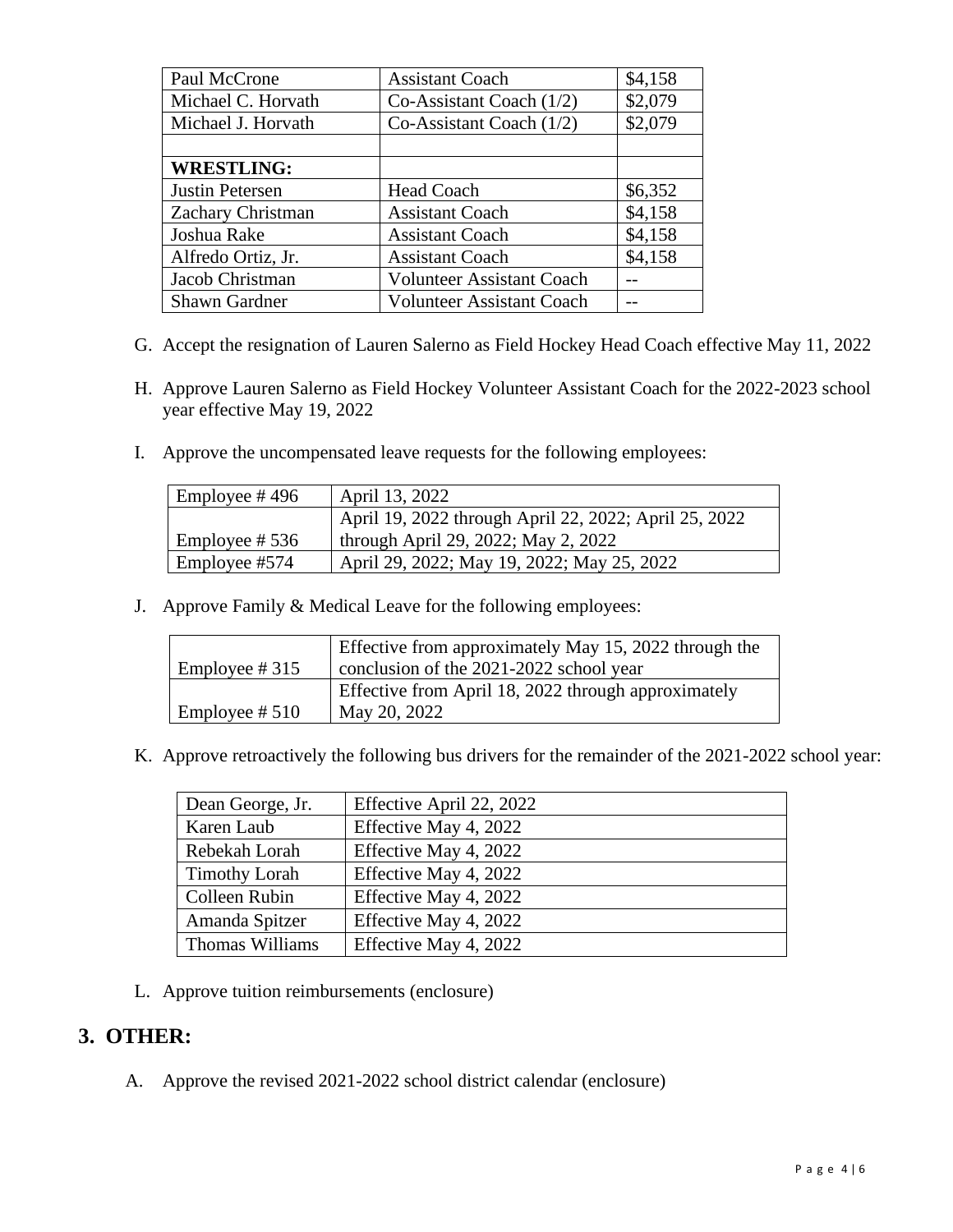- B. Approve the re-establishment of the S.S. Palmer Elementary School Student Lighthouse/Council Club
- C. Approve the contract with Bayada Nursing for in-school nursing services beginning July 1, 2022 through June 30, 2023 (enclosure)
- D. Approve retroactively Jodi Frankelli and Tammy Recker to represent the PASD at the retirement event for U.S. Army Sergeant Major Daniel Dailey on May 14, 2022 at a cost of \$40.00 each
- E. Approve the fee agreement with Sweet, Stevens, Katz, and Williams for the 2022-2023 school year with the hourly rate for non-routine matters at \$200.00 per hour and the hourly rate for routine or general advice at \$170.00 per hour (enclosure)
- F. Approve the CLIU #21 Agreement for TransPerfect Remote Interpreters Products & Services beginning July 1, 2022 through June 30, 2023 (enclosure)
- G. Approve the CLIU #21 Technology Pool Legal Services Consultation Agreement beginning July 1, 2022 through June 30, 2023 (enclosure)
- H. Approve the CLIU #21 Agreement for eLearn21 Accelerate Education beginning July 1, 2022 through June 30, 2024 with automatic renewal for additional two (2) year terms (enclosure)
- I. Approve the agreement with the ASSE International Student Exchange Programs for the 2022- 2023 school year (enclosure)
- J. Approve the Shop Specialties Inc. Machinery Maintenance Agreement beginning July 1, 2022 through June 30, 2023 in the amount of \$1,450.00 plus any repair parts required throughout the school year (enclosure)
- K. Amend the amount of the approved \$1,087.14 Trans-Bridge Lines, Inc., Acceptance Agreement and the Trans-Bridge Lines Coach/Bus Lease-COVID Waiver for the Junior High School National Honor Society field trip to Hershey Park on May 13, 2022. Approve to amend the amount to \$1,152.37 due to the addition of a \$65.23 fuel surcharge. All costs paid through student fundraising (enclosure)
- L. Amend the amount of the approved rental contract agreement with The Costumer for costume rentals for the High School Drama Club's performance of *Fiddler on the Roof* at a cost of \$2,440.05 to a cost of \$2,715.98 due to costume fees and shipping and handling charges (enclosure)
- M. Approve the field trip request for the FBLA National Leadership Conference in Chicago, IL, from June 28 through July 3, 2022 which will be paid for with fundraising and donations with the acknowledgement that parent chaperones will reimburse the district for any expenses incurred on their behalf such as airfare, lodging, registration, etc. (enclosure)
- N. Approve Brandyn Miller to attend the FBLA National Leadership Conference in Chicago, IL, from June 28 through July 3, 2022 as advisor with costs to be paid by the district general fund for this school year only not to exceed \$2,500.00